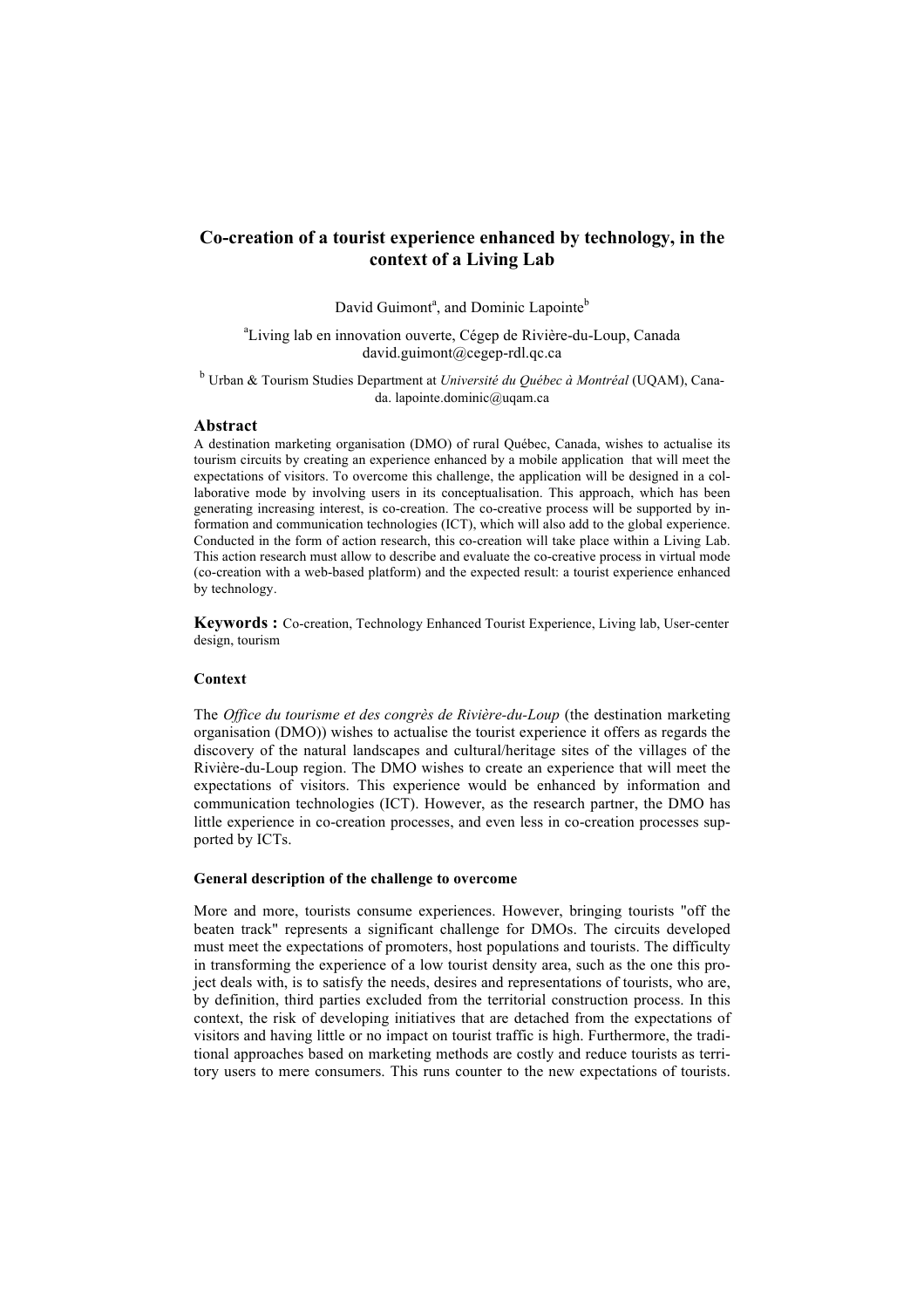Indeed, they want to be partners and co-create with firms, locals and other visitors (Prahalad and Ramaswamy, 2004 and Binkhorst, 2009). However, the involvement of tourists in the development of experiences remains infrequent. While literature supports the idea of involving tourists in the co-creation of experiences, it is rather quiet as regards the socio-organisational phenomena that come into play in the co-creation process, from user involvement modes to the implementation of the final product (Neuhofer, 2012, Tussyadiah, 2013, and Pucihar et al., 2013). Co-creation is a way to minimise the risks of elaborating experiences that do not meet the needs of tourists or that do not suit the host environments. ICTs have the potential to support co-creation and enhance experiences. However, involving host populations, the public and private sectors, and users (tourists) is not an easy task. Hence the interest of using the welltried Living Lab approach.

# *ICTs and co-creation in the context of a Living Lab* **– the open innovation ecosystem**

By nature, Living Labs (LL) constitute both an environment (milieu, arena, group) and an approach (methodology, innovative approaches) (Ståhlbröst and Holst, 2012). LLs are "physical regions or virtual realities in which stake-holders form publicprivate-people partnerships (4Ps) of firms, public agencies, universities, institutes, and users all collaborating for creation, prototyping, validating, and testing of new technologies, services, products, and systems in real-life contexts" (Westerlund and Leminen, 2012). "LLs build around two main ideas: the participation of users as cocreators in the same way as other participants, and experimentation in real-life contexts" (Almirall and Wareham, 2008).

What are the potential advantages of using this approach? Co-creation seems to be a good way to meet the expectations of tourists and create value for them and for firms (Vargo and Lusch, 2004). It also seems to facilitate innovation (Westerlund and Leminen 2011, Almirall and Wareham, 2008). Using the methods and tools developed by LLs allows to get closer to the missing link between the tourist experience as it is perceived (co-creation of value associated with the experience) and the tourist experience as it is designed (co-creation of an innovative experience). The adoption of a product, service or technique is directly integrated into the process. This proximity not only allows to adequately understand the needs expressed by users, but also to identify their expectations and latent needs.

# *Co-creation of a tourist experience enhanced by technology – theoretical frame and design of research*

This research takes on the process of co-creating a tourist experience enhanced by ICTs via an LL process. For a company, **co-creation** consists in developing products or services with the active collaboration of customers, and this, in a sustainable way. "Customers are no longer passive; they are informed and share information on products, services and their interactions with the company. Consequently, companies can no longer merely launch products on the market. On the contrary, they must work on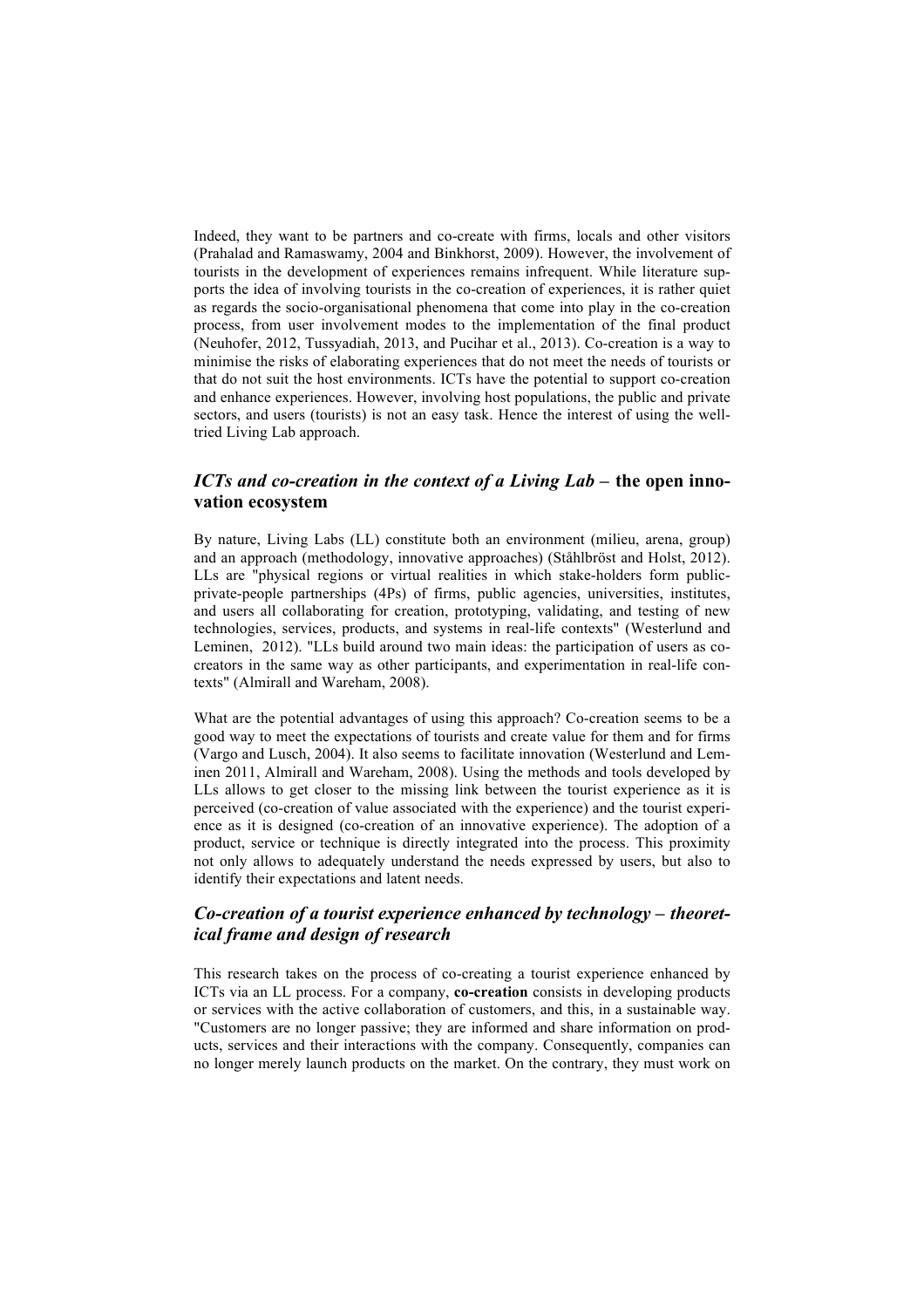their interactions with customers (customer experience) and involve customers in the design of this experience by making co-creation platforms available to them" (Prahalad and Ramaswamy, 2000). The more recent development of the *customerdominant logic* concept (Gronroos and Voima, 2012; Heinonen et al., 2010) allows to describe with a little more accuracy how tourists are in control of the realisation of the tourist experience and how tourists and companies co-create value. The value created can be of an economic nature, but can also be social (networking), emotional, cultural, educational, organisational or societal. However, to draw a parallel with cinema, the literature on the co-creation of a tourist experience accurately describes the concept as regards the "production" part of the experience (liminal time), (Neuhofer and Buhalis, 2012, Neuhofer, 2012, and Rihova, Buhalis and Moita, 2013), but does not provide as much information on the "pre-production" part or planning and design time of that experience. "The co-creation experience is observed in a variety of fields, but tourism is not yet mentioned as one of them" (Binkhorst, 2009). Although the cocreation concept started spreading to the field of tourism a few years ago, applied research has yet to be made to explain how destinations can identify and use the tourists' ability to innovate (Tussyadiah and Zach, 2013). One must look elsewhere, in other fields, to see co-creation involve users in the innovation, planning and design processes. LLs offer fertile ground for co-creation. Such is their mission.

*Information and communication technologies* (ICT) will be at the heart of the research as they act as both support to collaboration and support to the experience to develop. The co-creative work will focus on the implementation of a mobile application to enhance the tourist experience. Neuhofer, Buhalis and Ladkin (2013) propose a typology to present the various parameters on which to enhance the experience (needs, tools, processes and results) and the degree with which ICTs can enhance the experience (depending on the intensity of the co-creation and the use of technology). The role of researchers, in collaboration with the DMO, will be to prepare a cocreation approach which will include ICTs in the expected result and in the cocreation process. ICTs will also play a major part in the co-creation process. Indeed, stakeholders will be invited to get involved within an online community via an open innovation platform. The experimentations made by Nordic LLs on virtual collaborative modes will allow to avoid certain pitfalls and their success can be a source of inspiration (Følstad et al., 2013 and Ståhlbröst et al., 2013), as well as the works of a Slovenian LL on co-creation in a touristic environment (Pucihar et al., 2013).

### *Research objective*

The research consists in accompanying and documenting this co-creation which will take place in an LL mode. More specifically, it will allow to identify, in the context of an action research, the recruiting, retention and user involvement conditions with a view to creating value for them and the organisation. This aims to determine whether the co-creation process yields the expected results in a touristic context. It will be a matter of documenting the collaborative innovation process of users and stakeholders. On this basis, the main question is: *What are the necessary conditions, in the context of the co-creation of a tourist experience enhanced by ICTs, to create value for users (tourists) and for the organisation?*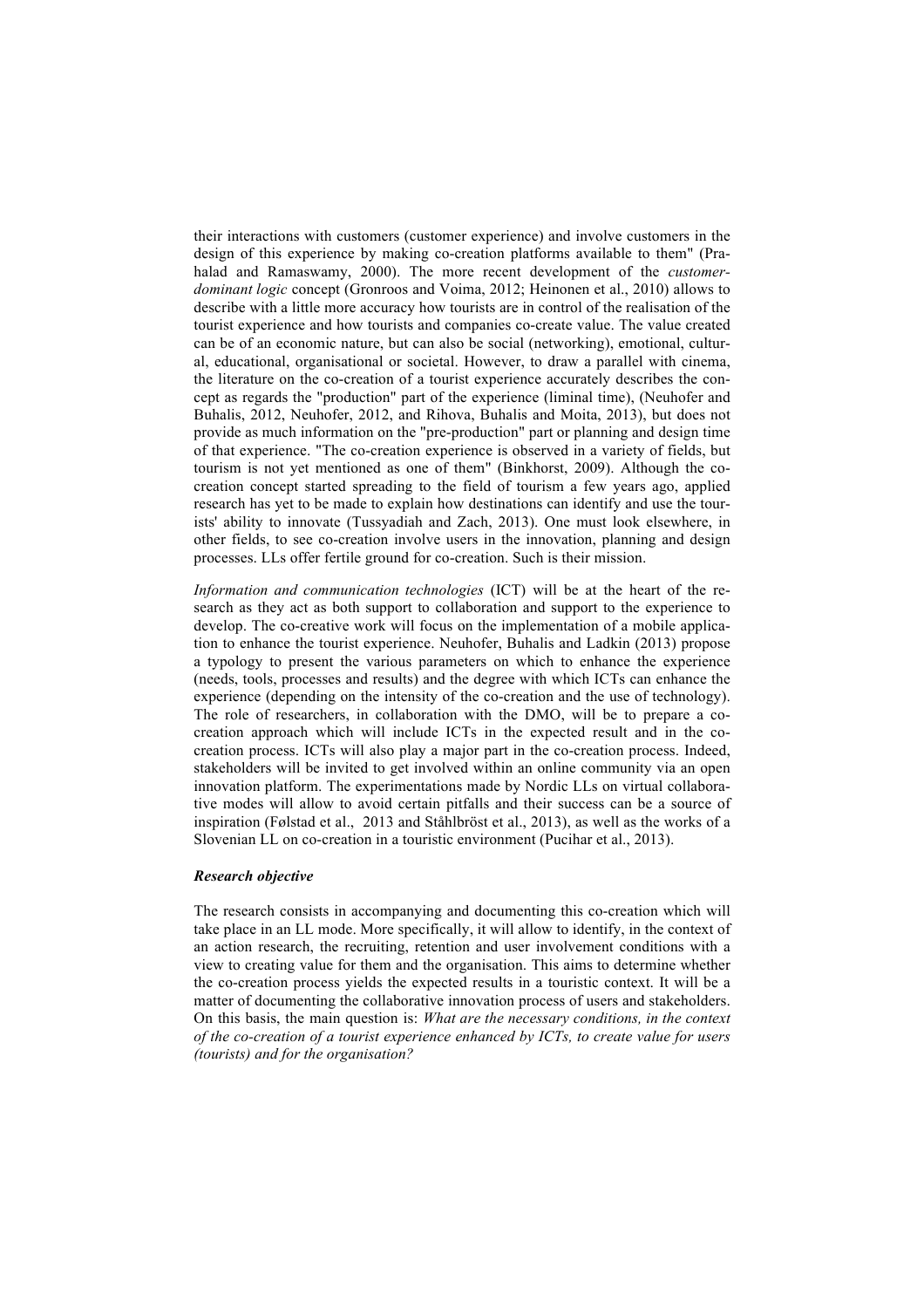*Sub-questions:* What are the factors that influence (positively or negatively) participation in the co-creation at each stage of the collaborative process?; What are the success and failure factors relative to recruiting and involving users?; How do the participants get involved ? Do the intensity and quality of involvement vary from one stage of the process to another?; What adaptations were necessary to ensure the retention and involvement of those visitors co-creating the experience enhanced by ICTs?; Did the process yield the expected results?

Since this research is rather exploratory regarding the explanation of the co-creation phenomena, the action research approach (Whitehead, J., & McNiff, 2002) was chosen. Indeed, there is no specific recipe to co-create. The context of the co-creation process will be a flexible one and the researchers will co-conduct the action while documenting the process and outcomes. In this action research, the "action" dimension is characterised by the implementation of the co-creation process (with stakeholders) and its facilitation. This entails the recruiting and involvement of actors, the mechanisms to involve them (meetings, open innovation platform), and an iterative co-creation process inspired by *design thinking*.

#### *The actors involved - stakeholders*

This action research takes place within the open innovation Living Lab (Living lab en innovation ouverte, LLio) associated with a higher education institution of the Rivière-du-Loup region (*Cégep de Rivière-du-Loup*). In addition to being in a position to facilitate open innovation (at the heart of the "action" dimension of this research), the LLio becomes a public actor (being a research centre linked to the field of education) within the typical partnership of LLs. In this case, the private actor is a local company in the field of ICT/web development. The population is the users (tourists, host population and local tourism actors), who will be represented by the DMO, its members and an online community comprising over 25 tourists. The basic conditions for the recruiting of the community members are: experienced travellers having a smartphone or tablet and speaking French. They will be recruited via social media, which are a good means to promote the involvement of users (Tussyadiah and Zach, 2013).

## **Expected results and next steps**

The action research will allow to document this collaborative process and to progress towards the expected results, namely the testing of virtual collaborative modes, expertise in the management of a user community, and the publication of a mobile application allowing to enhance the tourist experience of the circuits of the Rivière-du-Loup region.

This documentation of the co-creation process of the ecosystem's various stakeholders will allow to better understand the phenomena linked to co-creation in a virtual context. More specifically, the possibility to identify the factors which influence participation and the success of the co-creation process would allow to determine the factors that motivate, hinder or facilitate the participation of the users and various stakeholders. The research team also hopes to identify the success and failure factors in the recruiting and involvement of users, as well as the success factors in the achievement